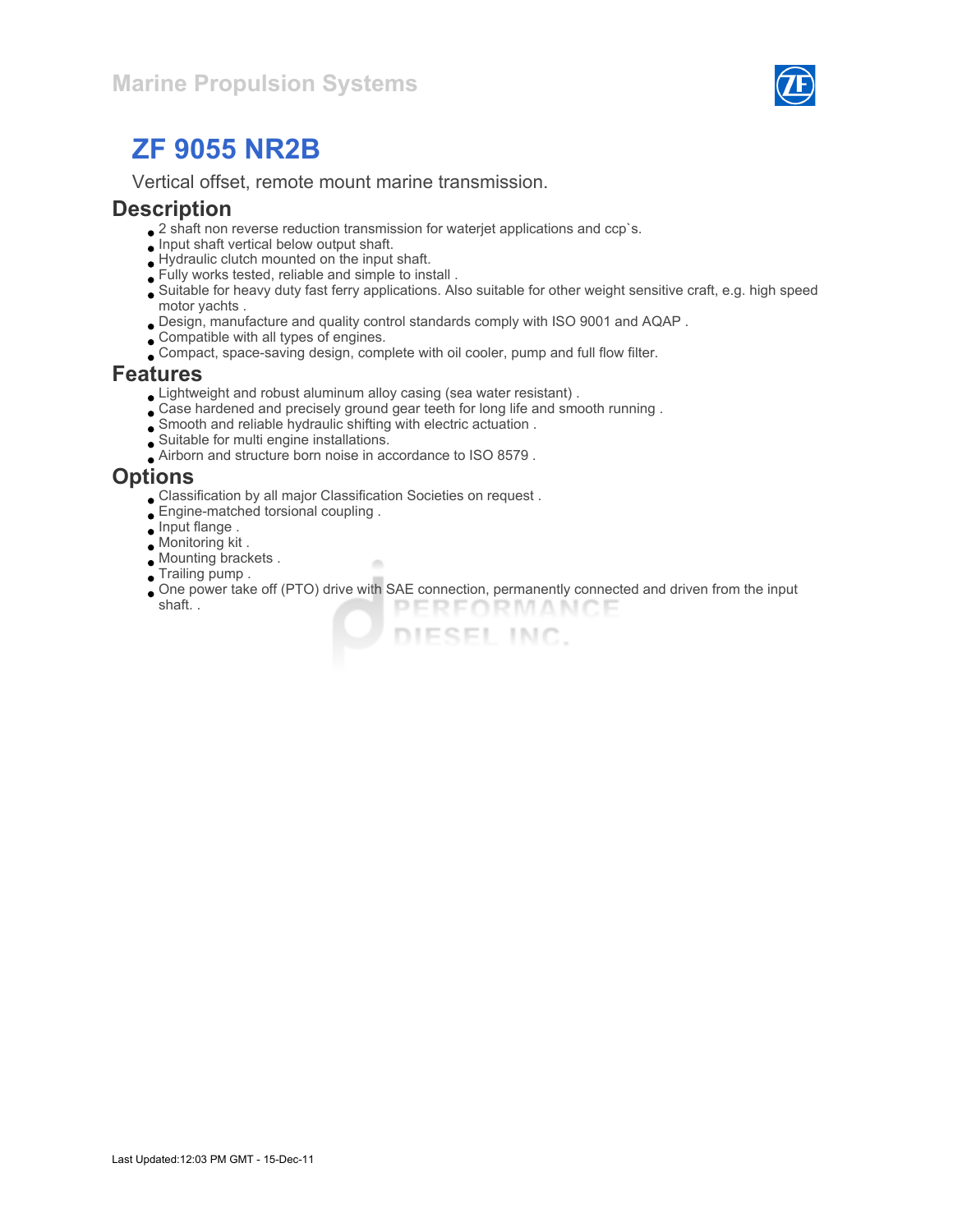## Ratings

## Pleasure Duty

| <b>RATIOS</b> |                                                                       | <b>MAX. TORQUE POWER/RPM</b><br><b>INPUT POWER CAPACITY</b> |                                                                           |           |    |           |          |           |          |          |    | MAX.       |
|---------------|-----------------------------------------------------------------------|-------------------------------------------------------------|---------------------------------------------------------------------------|-----------|----|-----------|----------|-----------|----------|----------|----|------------|
|               |                                                                       | Nm                                                          | ftlb                                                                      | <b>kW</b> | hp | <b>kW</b> | hp       | <b>kW</b> | hp       | kW       | hp | <b>RPM</b> |
|               |                                                                       |                                                             |                                                                           |           |    |           | 1800 rpm |           | 2000 rpm | 2100 rpm |    |            |
|               | $\Box$ 1.515*, 1.742*, 2.036, 2.269*,<br>2.400*, 2.542, 2.739*, 2.957 | 16803                                                       | 12393 1.7595 2.3595 3167 4247 3519 4719 3695 4955 2300                    |           |    |           |          |           |          |          |    |            |
|               | $\blacksquare$ 3.250*                                                 |                                                             | 15825   11672   1.6571   2.2222   2983   4000   3314   4444   3480   4667 |           |    |           |          |           |          |          |    | 2300       |
|               | $\Box$ 3.448*                                                         |                                                             | 15121   11153   1.5834   2.1233   2850   3822   3167   4247   3325   4459 |           |    |           |          |           |          |          |    | 2300       |

\* Special Order Ratio.

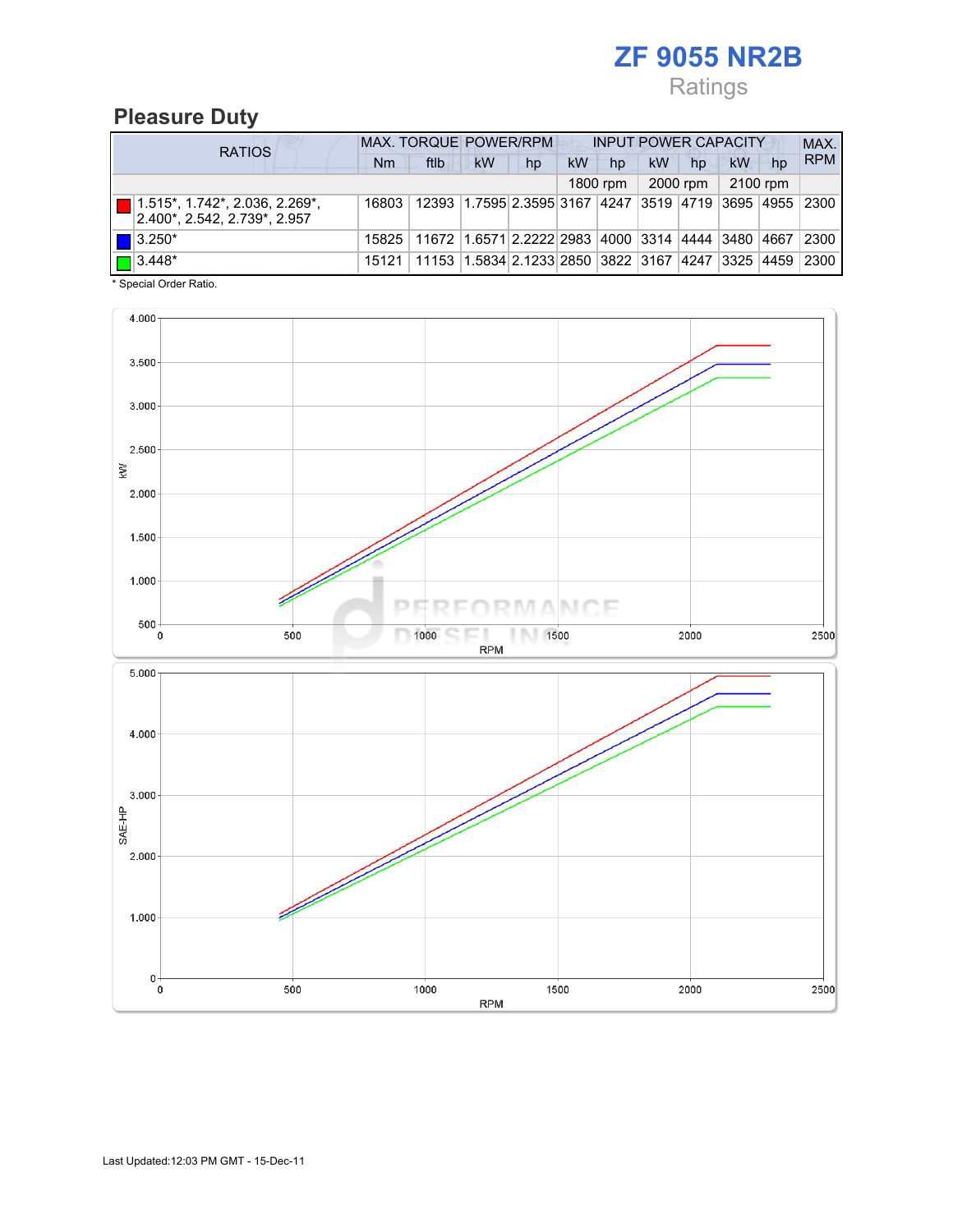## Ratings

## Light Duty

| <b>RATIOS</b>                                                                     | MAX. TORQUE POWER/RPM<br><b>INPUT POWER CAPACITY</b> |                                                        |    |                                              |    |          |    |          |          |    | MAX.        |
|-----------------------------------------------------------------------------------|------------------------------------------------------|--------------------------------------------------------|----|----------------------------------------------|----|----------|----|----------|----------|----|-------------|
|                                                                                   | Nm                                                   | ftlb                                                   | kW | hp                                           | kW | hp       | kW | hp       | kW       | hp | <b>RPM</b>  |
|                                                                                   |                                                      |                                                        |    |                                              |    | 1800 rpm |    | 2000 rpm | 2100 rpm |    |             |
| $\boxed{ }$ 1.515*, 1.742*, 2.036, 2.269*,<br>$ 2.400^* , 2.542, 2.739^* , 2.957$ | 16599                                                | 12243 1.7381 2.3309 3129 4196 3476 4662 3650 4895 2300 |    |                                              |    |          |    |          |          |    |             |
| $\blacksquare$ 3.250*                                                             | 15644                                                | 11538 1.6381 2.1967 2949 3954 3276 4393 3440 4613 2300 |    |                                              |    |          |    |          |          |    |             |
| $\boxed{\blacksquare}$ 3.448*                                                     | 14948                                                |                                                        |    | 11025 1.5652 2.0990 2817 3778 3130 4198 3287 |    |          |    |          |          |    | 4408   2300 |

Special Order Ratio.

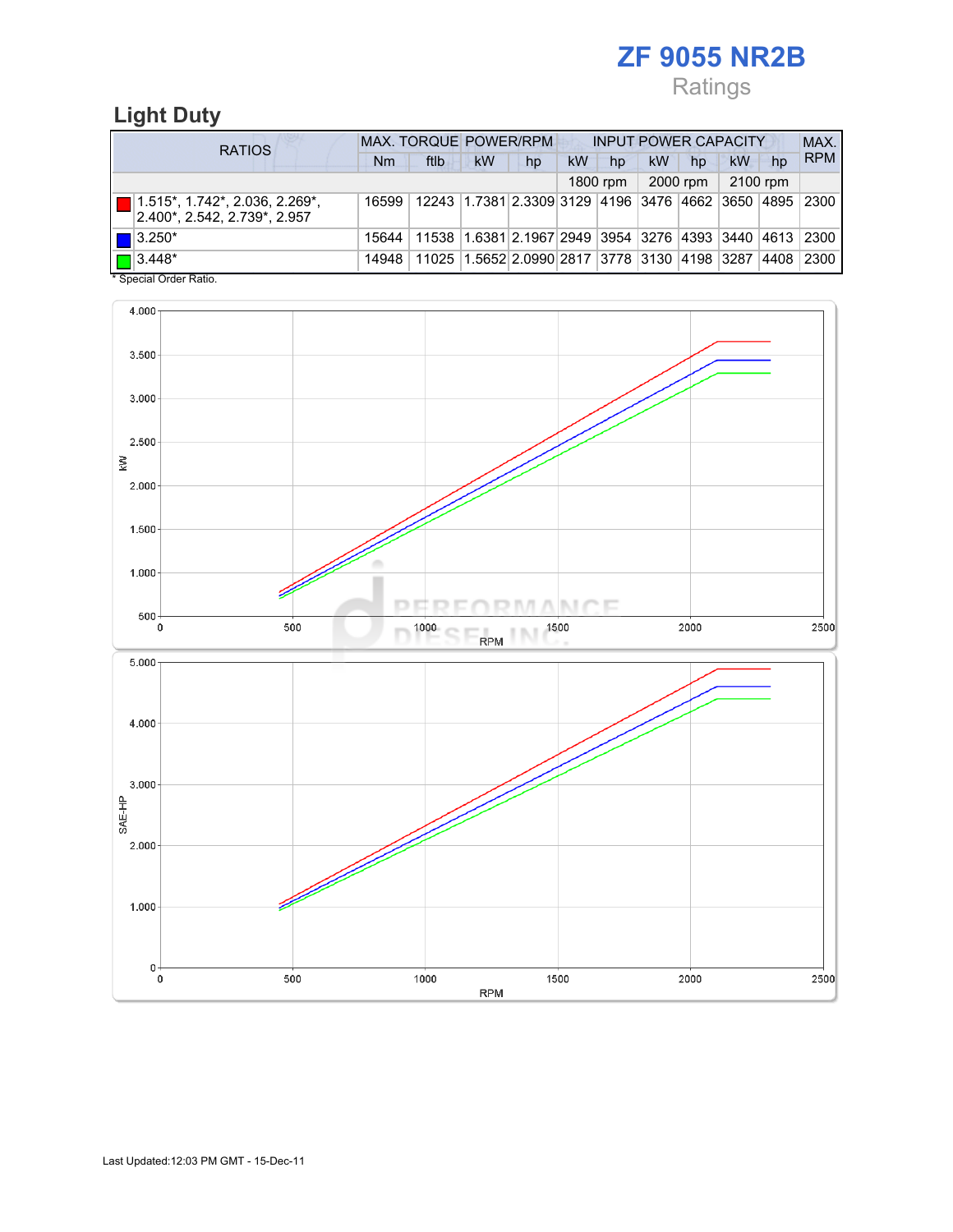## Ratings

### Medium Duty

| <b>RATIOS</b>                                                       | <b>MAX. TORQUE POWER/RPM</b><br><b>INPUT POWER CAPACITY</b> |                                                        |                                                         |    |    |          |           |          |    |          | MAX.       |
|---------------------------------------------------------------------|-------------------------------------------------------------|--------------------------------------------------------|---------------------------------------------------------|----|----|----------|-----------|----------|----|----------|------------|
|                                                                     | Nm                                                          | ftlb                                                   | <b>kW</b>                                               | hp | kW | hp       | <b>kW</b> | hp       | kW | hp       | <b>RPM</b> |
|                                                                     |                                                             |                                                        |                                                         |    |    | 1600 rpm |           | 1800 rpm |    | 2000 rpm |            |
| $\ $ 1.515*, 1.742*, 2.036, 2.269*,<br>2.400*, 2.542, 2.739*, 2.957 | 15519                                                       | 11446 1.6250 2.1792 2600 3487 2925 3923 3250 4358 2300 |                                                         |    |    |          |           |          |    |          |            |
| $\blacksquare$ 3.250*                                               | 14134                                                       |                                                        | 10425 1.4800 1.9847 2368 3176 2664 3572 2960 3969 2300  |    |    |          |           |          |    |          |            |
| $\sqrt{2}$ 3.448 <sup>*</sup><br>$*$ Consider Order Detter          | 13227                                                       | 9756                                                   | 1.3850 1.8574 2216  2972  2493  3343  2770  3715   2300 |    |    |          |           |          |    |          |            |

Special Order Ratio.

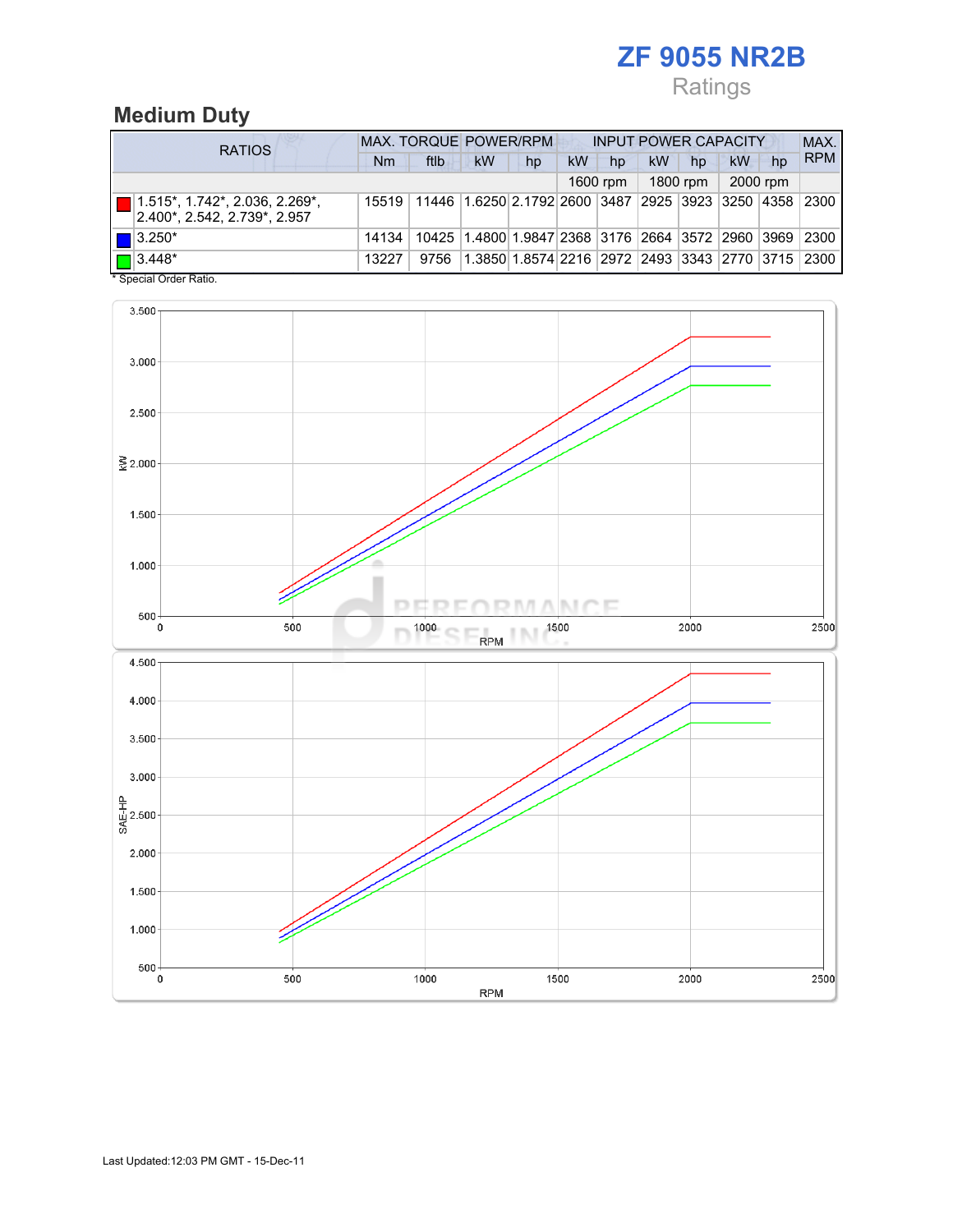



|            | mm (inches)    |                |                |                |             |                            |                |  |  |  |
|------------|----------------|----------------|----------------|----------------|-------------|----------------------------|----------------|--|--|--|
| A          | B <sub>1</sub> | B <sub>2</sub> | H <sub>1</sub> | H <sub>2</sub> |             | L1                         | L <sub>2</sub> |  |  |  |
| 390 (15.4) | 390 (15.4)     | 390 (15.4)     | 835 (32.9)     | 503 (19.8)     | 851 (33.5)  | 640 (25.2)                 | 164 (6.46)     |  |  |  |
|            |                | Weight kg (lb) |                |                |             | Oil Capacity Litre (US qt) |                |  |  |  |
|            |                | 1,020 ( 2,244) |                |                | 55.0 (58.3) |                            |                |  |  |  |

## Output Coupling Dimensions

|    |    |            |                                  |              |                                         |  | <b>Bolt Holes</b> |      |              |  |  |
|----|----|------------|----------------------------------|--------------|-----------------------------------------|--|-------------------|------|--------------|--|--|
|    |    |            |                                  |              |                                         |  | No.               |      | Diameter (E) |  |  |
| mm | mm | $\sqrt{1}$ | $\blacksquare$ mm $\blacksquare$ | $\mathsf{I}$ | mm                                      |  |                   | mm   |              |  |  |
|    |    |            |                                  |              | 350 13.8 310 12.2 220 8.66 35.0 1.38 18 |  |                   | 24.2 | 0.95         |  |  |



Е